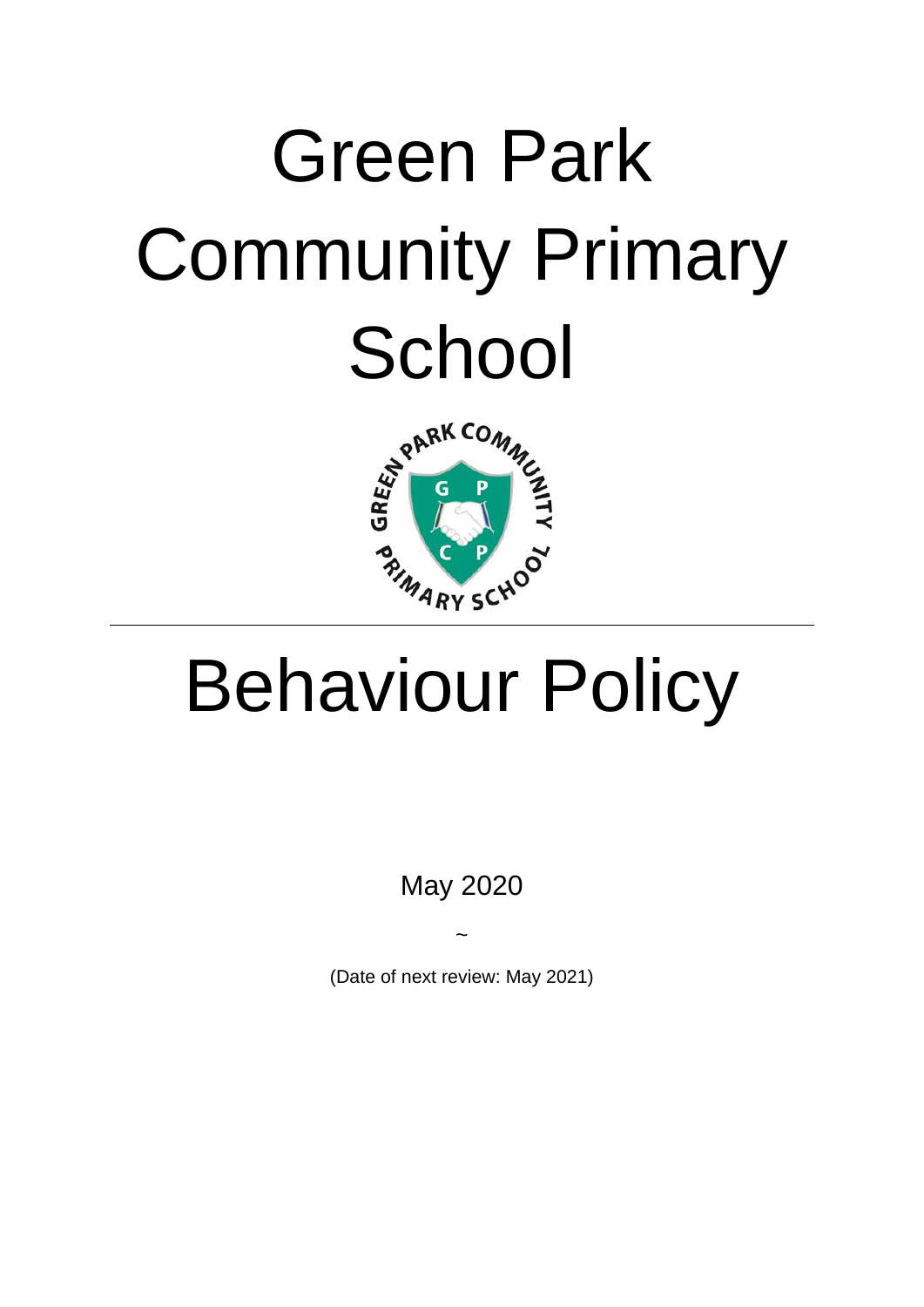## **Rationale**

Green Park believes that the encouragement of positive behaviour, high self-esteem, responsibility and care for others should be at the very heart of a school community. We embrace the principles of Restorative Justice and we manage behaviour in a positive and fair way for all. We believe it is the right of every pupil to learn in an environment free from disruption from others.

Everybody who is part of the school community will promote positive behaviour management for all by promoting the key features of restorative justice: -

Respect Responsibility Repair Regrouping

We recognise the importance of clearly stated boundaries of acceptable behaviour and a whole school approach that underpins these. The school embraces Restorative Justice as a means of empowering staff to be successful and effective practitioners within their classroom, raising standards and achievement across the school and developing aspirational, motivated and responsible pupils. Consistency and expectation are paramount in positive behaviour management. This policy reflects an agreement about the systems and approaches, which we believe will help us to achieve an environment where the best chance is given for everybody to reach their full potential academically and personally, on their journey to becoming responsible citizens both within the school and in the wider community. We recognise that the positive, supportive ethos and sense of community within the school, along with close family partnerships, enable children to adopt permanent, positive behaviours.

Green Park School therefore, promotes the values of mutual respect, self-discipline and social responsibility and we expect children to take responsibility for their own behaviour at every age and stage of development. The school acknowledges its legal duties under the Equality Act 2010 in respect of Safeguarding and in respect of pupils with special educational needs (see Inclusion, Safeguarding and Child Protection Policies).

## Summary of Aims

- $\checkmark$  To ensure a safe, caring and happy school
- $\checkmark$  To promote respect for other people and their property
- $\checkmark$  To promote good citizenship and cooperation
- $\checkmark$  To encourage and praise greater effort in both work and behaviour
- $\checkmark$  To ensure a whole school restorative approach to behaviour management and discipline which is part of the practice of the whole school community
- $\checkmark$  To ensure that parents and carers are informed and are aware of the disciplinary procedures
- $\checkmark$  To provide a system of rewards to encourage good behaviour and to try and reverse continuous and habitual offenders by using assertive discipline techniques.
- $\checkmark$  To ensure positive behaviour, communications and relations throughout the school
- $\checkmark$  To promote self-discipline and the ability to take responsibility for own actions
- $\checkmark$  To prevent bullying (See Anti-bullying policy)
- $\checkmark$  To promote inclusion for all
- $\checkmark$  To promote equality for all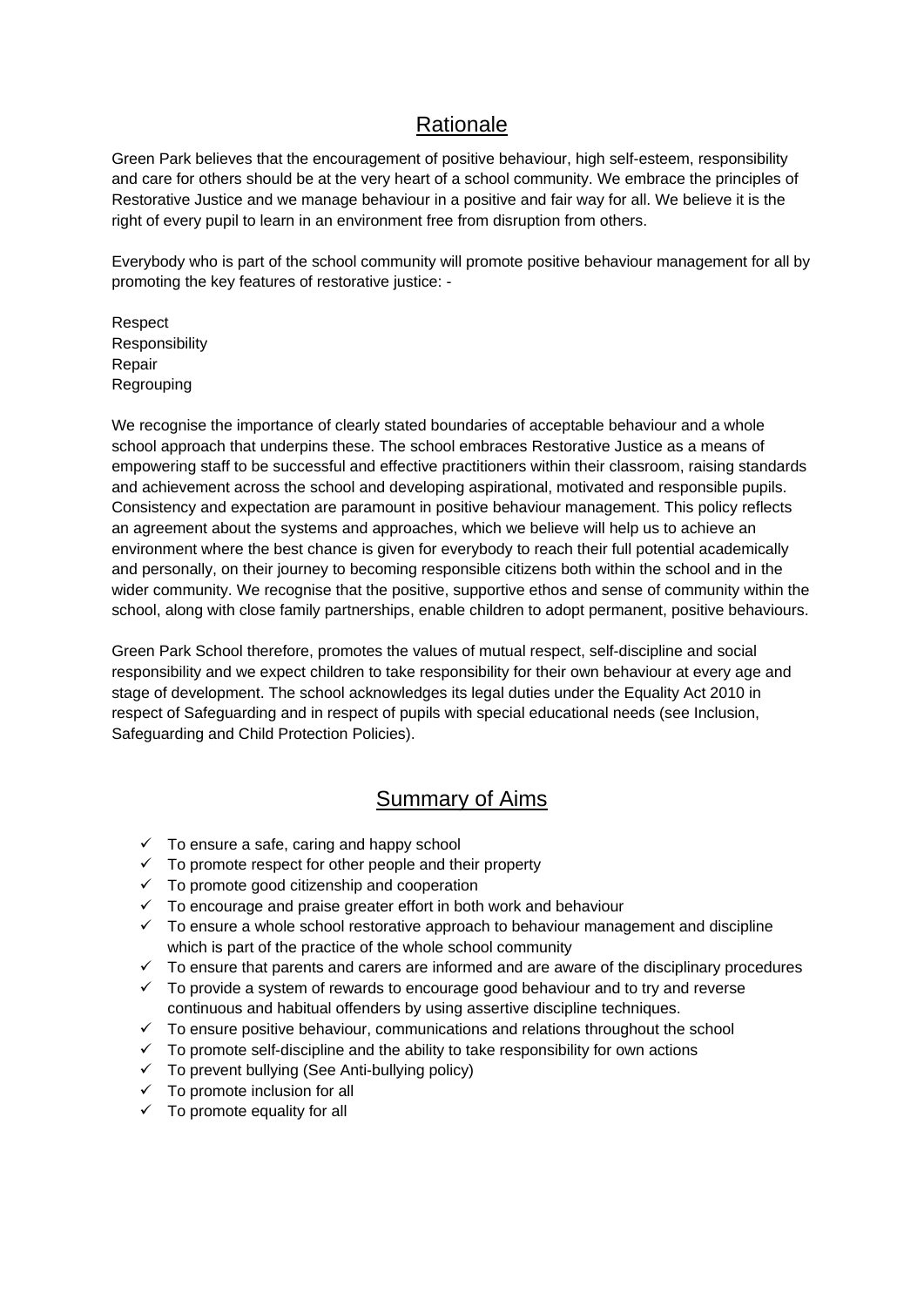## **Responsibilities**

All members of the school community, whether permanent or visiting, teaching and non-teaching staff, parents, pupils and governors, work towards the school aims by:

- $\checkmark$  following Restorative Justice approaches to ensure positive behaviour management is both consistent and followed by all
- $\checkmark$  providing a well ordered environment in which all are fully aware of positive behaviour expectations
- $\checkmark$  treating all children and adults as individuals and respecting their rights, values and beliefs
- $\checkmark$  fostering and promoting good relationships and a sense of belonging to the school community  $\checkmark$  offering equal opportunities in all aspects of school life and recognising the importance of
- others' differences
- $\checkmark$  encouraging, praising and positively reinforcing good relationships, behaviours and work ethic
- $\checkmark$  rejecting all bullying or harassment in any form
- $\checkmark$  helping to develop strategies to eliminate undesirable behaviour both within and outside the classroom, and applying these consistently
- $\checkmark$  caring for, and taking pride in, the physical environment of the school
- $\checkmark$  working as a team, supporting and encouraging each other
- $\checkmark$  encouraging all members of the school community to recognise individual behaviour problems and be pro-active in seeking effective solutions

## Restorative Practices Philosophy Statement

Effective Restorative Practices foster awareness of how others have been affected by inappropriate behaviour. This is done by actively engaging participants in a process which separates the deed from the doer and rejects the act not the actor, allowing participators to make amends for the harm caused. Restorative Practices acknowledges the intrinsic worth of the person and their potential contribution to the school community.

## Restorative Practices framework will:

- $\checkmark$  Be regular, timely and appropriate
- $\checkmark$  Improve behavior and attitudes
- $\checkmark$  Provide explicit tools within a defined framework to challenge unacceptable behaviour, resolve conflict and repair harm
- $\checkmark$  Provide a safe, philosophical basis for staff, pupils and parents to share ideas and discuss issues
- $\checkmark$  Improve relationships, establish rights, accountabilities and responsibilities to the community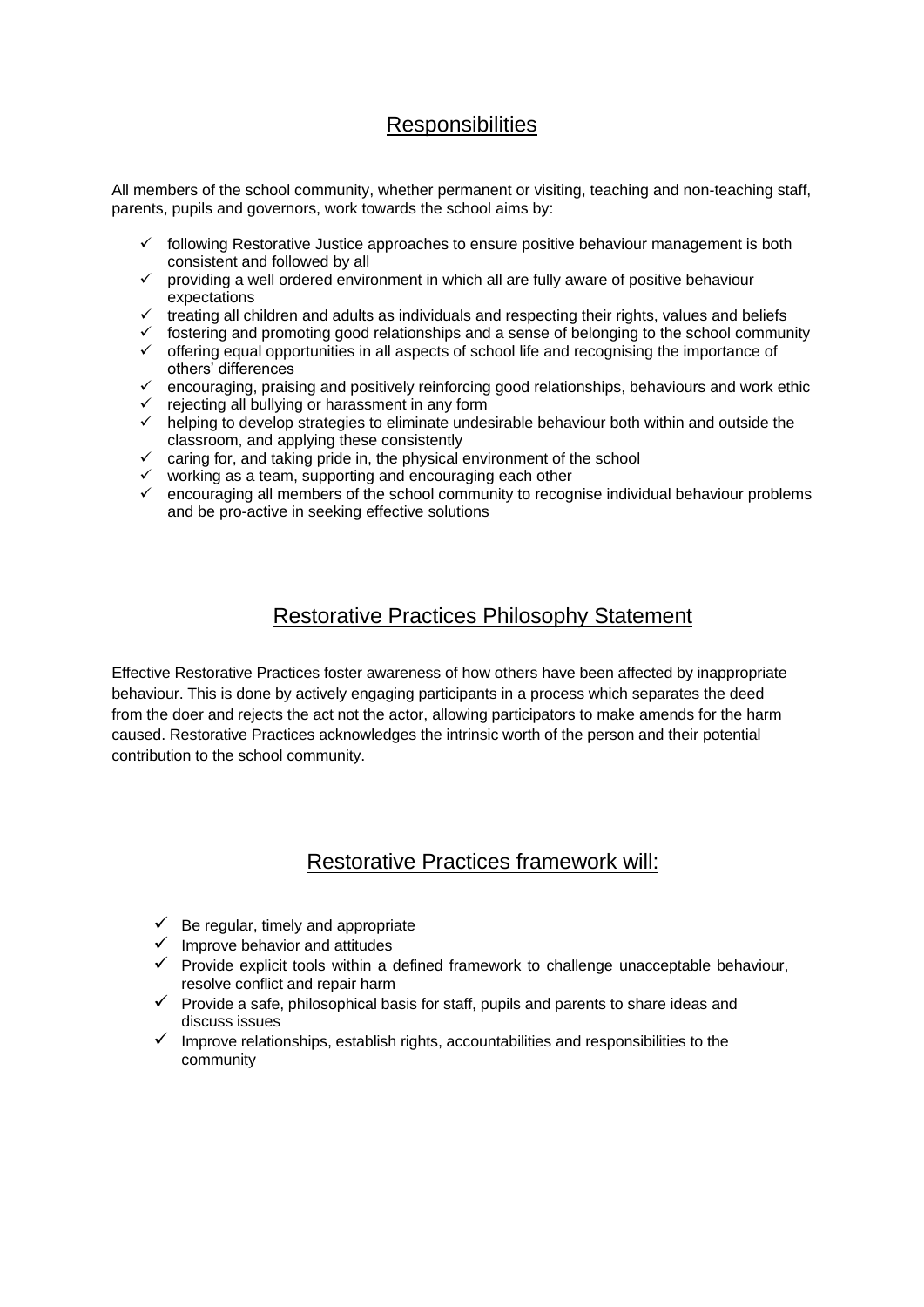## School Rules- Negotiated, Non-negotiable and Health &Safety

#### **Negotiated Rules**

Classes agree their own rules at the beginning of the academic year and display them in the classroom. These arepositive rules reinforcing our positive ethos. For example:

- 
- $\checkmark$  Do be gentle Do not do or say anything to hurt anybody  $\checkmark$  Do be kind and helpful Do not hurt people's feelings by Do be kind and helpful - Do not hurt people's feelings by your deeds or your words
- $\checkmark$  Do work hard Do not waste your or other people's time
- $\checkmark$  Do look after property Do not waste or damage things
- $\checkmark$  Do listen to people Do not interrupt
- $\checkmark$  Do be honest Do not cover up the truth
- $\checkmark$  Do be polite and respect others Do not be rude

#### **Non-negotiable Rules**

It is unacceptable to swear, to fight and to argue with adults, or to use religion, race or any other distinction as a weapon.

These rules apply to every area in and around our school.

#### **Learning behaviour**

All children will be expected to complete work set to an acceptable standard. Should a child's poor behavior impact on work set, they may be asked to repeat/complete tasks at another time of the teacher's choosing.

#### **Management at lunchtime and playtime**

All staff will follow the behaviour procedures and will inform class teachers of poor behaviour at break times and lunch times who will reinforce the behaviour sanction in class. Regular meetings take place to enable the SeniorLeadership Team to monitor lunchtime behaviour.

#### **Behaviour outside school**

School staff have the right to discipline pupils for misbehaviour that occurs in school and, in some circumstances,outside of school.

"Teachers may discipline pupils for:

•Misbehaviour when the pupil is:

- -Taking part in any school-organised or school-related activity or
- -Travelling to or from school or
- -Wearing school uniform or
- -In some other way identifiable as a pupil at the school.

•Or misbehaviour at any time, whether or not the conditions above apply, that:

- -Could have repercussions for the orderly running of the school or
- -Poses a threat to another pupil or member of the public or
- -Could adversely affect the reputation of the school.

In all cases of misbehaviour the school can only discipline the pupil on school premises or elsewhere when the pupilis under the lawful control of the staff member."

(Feb 2014 - DfEBehaviour and Discipline in Schools – Advice for Headteachers and School Staff).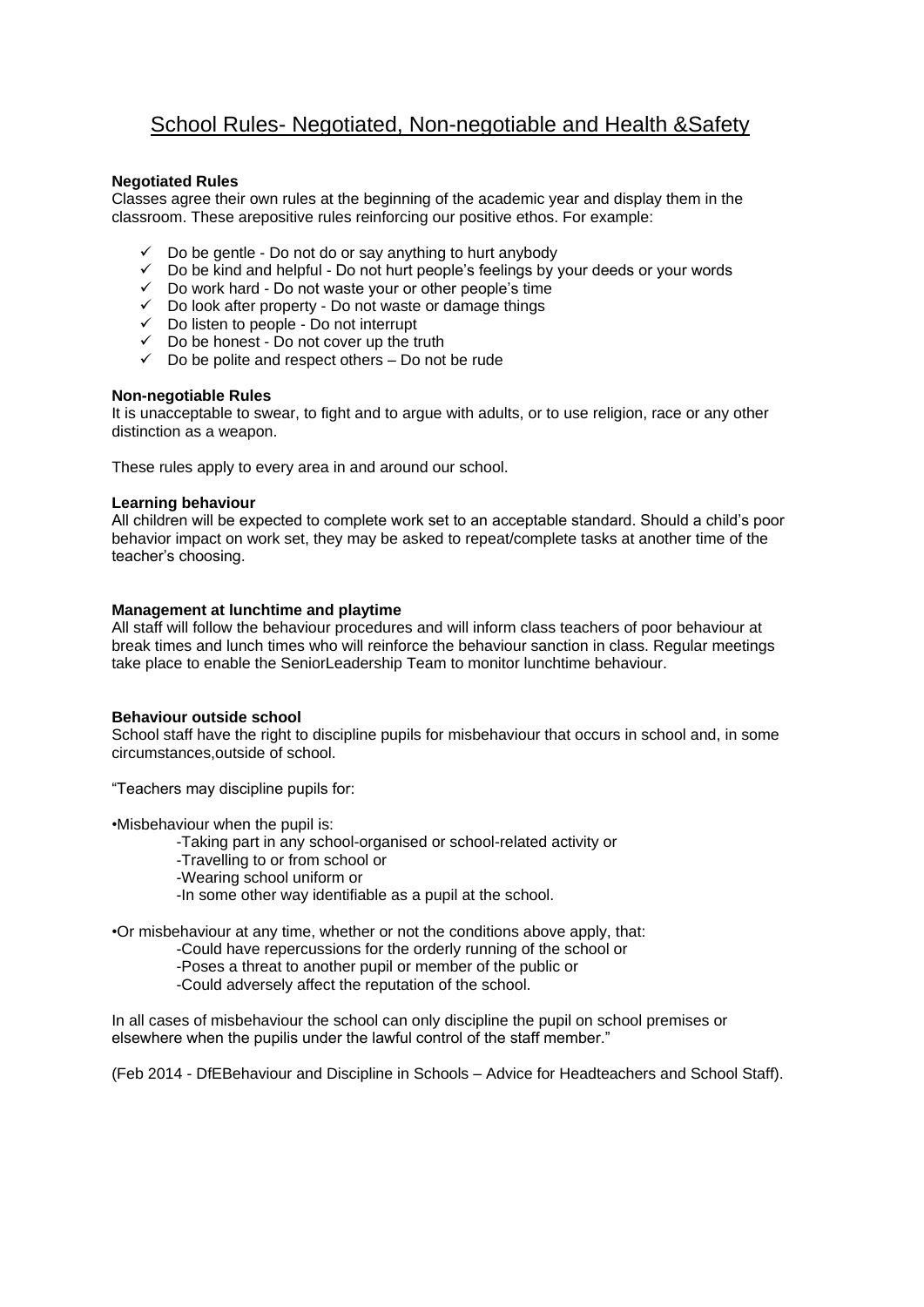#### **Health and Safety Rules**

Children should:

- $\checkmark$  Walk around school calmly and sensibly
- $\checkmark$  Walk on the left hand side of the corridor and stairs
- $\checkmark$  Show courtesy to all adults and children around school

#### **Visual display**

All classes show a visual display of the rules, behaviour system, rewards and sanctions (see Appendix 1)

## Rewards and Sanctions

The rewards and sanctions detailed below are to be used by all staff at all times. We believe that the foundation of any good behaviour system is consistency and therefore ask that these systems are the only ones used in school and that they are followed closely.

The rewards system consists of:

- 1. Individual rewards
- 2. Class rewards
- 3. Whole school team rewards

#### **Individual rewards:**

Class Dojo is used in every classroom. Staff can reward a point (also indicated by a sticker in KS1) for showing good behaviour. These relate directly to the school's values of LORIC (Leadership, Organisation, Resilience, Initiative and Communication). We endeavour to ensure that all individuals receive regular praise and encouragement. Points should not be awarded for academic achievement and any points awarded can not be taken away at a later date.

It is important to recognise all forms of social and academic achievement and regularly communicate this 'good news' to children and their parents. To this end, Praise Assemblies are held on a weekly basis to celebrate achievement in school and certificates are awarded. A special Praise Assembly is held each half term to which parents are invited. Cups are presented for various achievements three times each year.

Rewards can be given for a range of behaviours including: -

- Positive classroom behaviour
- Positive playground behaviour
- Good effort
- **Politeness**
- Kindness
- Consideration
- Excellent listening
- Playing well with others

The incentives and rewards that may be used for individuals are: -

- Verbal praise as an immediate recognition
- Dojo points
- Use of stickers
- Head teacher certificate
- Dojo reward voucher
- Weekly Dojo point certificate
- Termly Dojo party invite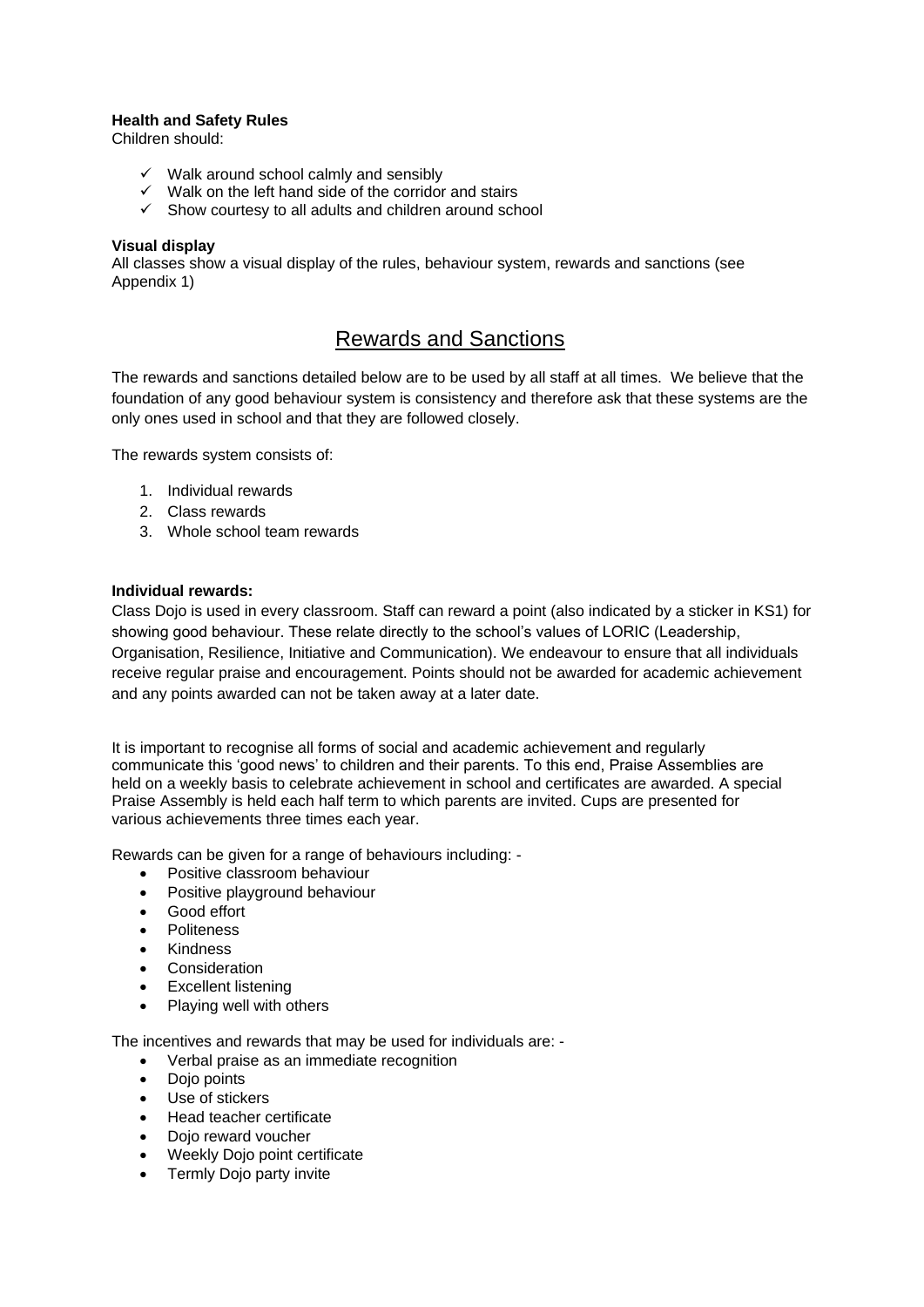#### **Class rewards:**

Each teacher will create a way of recording whole class rewards using a visual system; the principles will be the same for all. A class point will be awarded for collective good behaviour (as outlined above). When the class reaches an agreed point, they should receive a small treat, such as some extra golden time. When they reach a larger agreed point, a larger treat should be given, such as an extra playtime or a free choice lesson. Rewards are negotiated with the children when they reach the target related to any additional class reward system.

#### **Whole school team rewards:**

Each week the Dojo points awarded to the children will be collated for each team. In the weekly praise assembly, it will be revealed which team has earned the most points that week. The team with the most points over the term earn a reward: film session, sports hour, craft time, party games, extra play time or iPad time.

#### **Sanctions:**

#### **Classroom based:**

Teaching staff must follow the Restorative Justice system. A set of rules must be displayed in every classroom which the children must negotiate. The Restorative Justice Procedures are set out in Appendix 1.Supporting this policy is an agreed list of sanctions to be applied in response to any infringements of the school rules. The sanctions are applied in stages so that children have every opportunity to modify their own behaviour. However, a situation may arise which could mean that stages are omitted and, in an extreme incident, a pupil can be given an immediate fixed term exclusion. These sanctions are reviewed annually and at more frequent intervals if required.

#### **Fast tracking:**

If unacceptable behaviour occurs then the child concerned may be 'fast tracked' with a result of an internal exclusion with a member of SLT. This will be recorded in the relevant behaviour file and parents informed. Extreme behaviour logs will be maintained for children consistently breaking the school rules.

### Extreme Behaviour Management

If the behaviour of a child reaches a stage where they are consistently presenting unacceptable behaviour, parents will be informed. In extreme cases, a child may need a PSP (Pastoral Support Programme) to enable the child to meet behaviour and social targets. In such cases, the Senior Leadership Teamwill be involved. The Inclusion Team may liaise with external agencies as necessary.

#### **Exclusion:**

Any decision to exclude a child will follow the most recent guidance from the Area Education Office and will be alast resort for the school and pupil. Significant support will be in place to help children with extreme behavior needs and parents will be asked to sign an agreement as part of the plan, to ensure both parents and the schoolwork together to achieve the best outcome for the child. Parents will be informed at all stages and will be a part ofany PSP from the start. Parents will remain informed at every stage of behaviour management and if a child's behaviour is progressively nearing exclusion, parents will be informed in writing and the Governing Body consulted.There may be occasions when such consultations may not occur due to serious isolated circumstances. Parents may appeal to the Exclusions and Appeals Committee of the Governing Body.

Before an excluded child is re-admitted to school, a meeting between the parents and the school will be arranged.The purpose of the meeting will be to discuss strategies and a way forward to ensure that the risk of any repetition of the offending behaviour patterns is not repeated.

A written record of the discussion, and commitments to the agreed plan, by both the parents and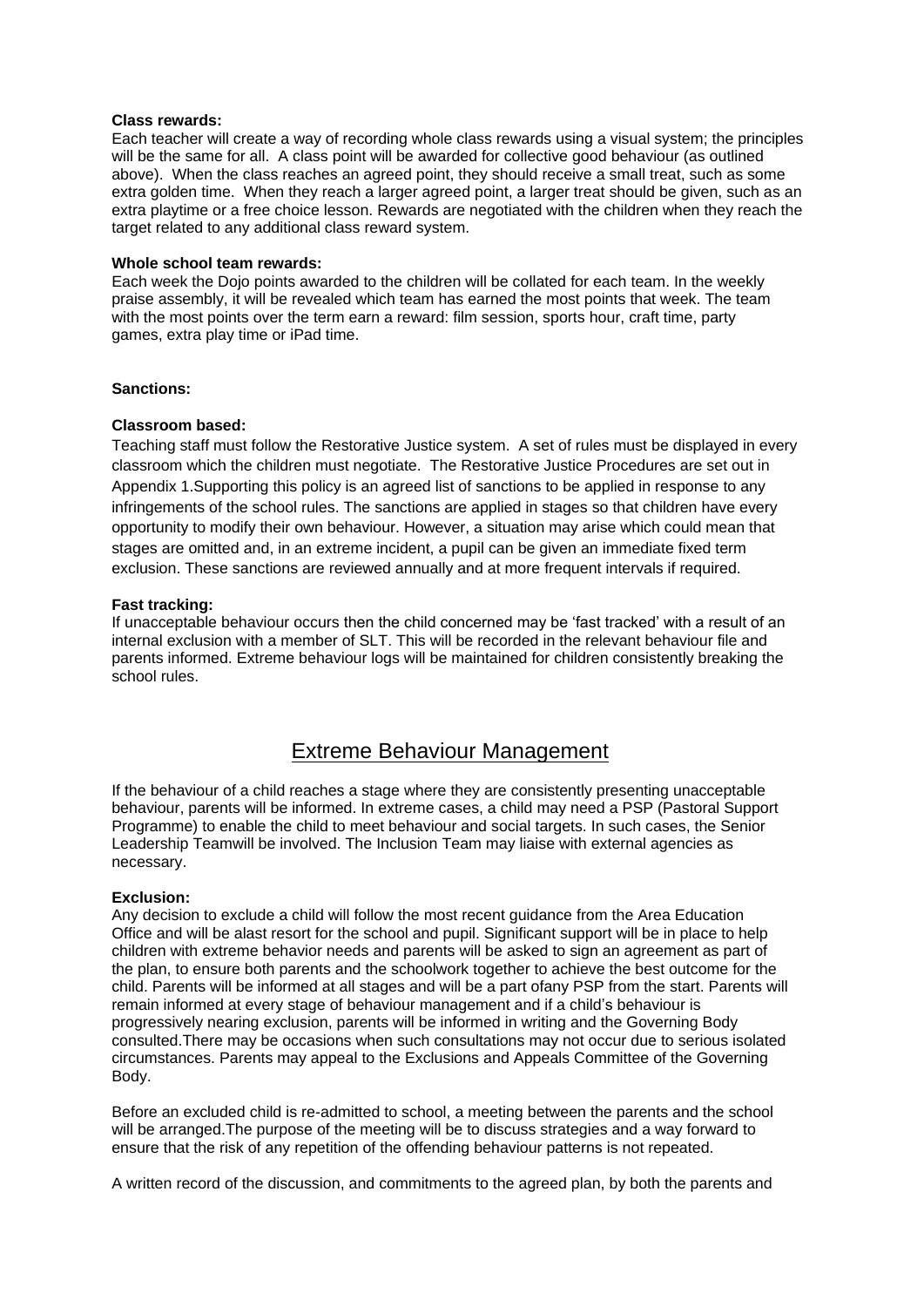the school, willbe made. One copy will be kept in the school's record and one sent to the parent.

#### **Team Teach**

Members of staff have been trained to use the 'Team Teach' response when behaviour has become extreme. The aims of Team Teach are:

- To promote the least intrusive positive handling strategy, with an emphasis and preference for the use ofverbal and non-verbal de-escalation strategies being used and exhausted before positive handlingstrategies are used.
- To respond to disruptive, disturbing, angry and aggressive behaviours in a manner that maintains positiverelationships and provides safety for all.
- To provide a process of repair and reflection for both staff and children.

All incidents requiring a physical restraint are logged as soon as possible in a school-specific numbered and bound book after the event, by all members of staff involved.

## **Monitoring**

The Senior Leadership Team will monitor behaviour evidence to keep informed of any trends and identify patterns that may indicate any cause for concern.

## Outside Agencies

Any worries about any pupil should be discussed, in the first instance, with the class teacher. There are times whenthe advice of outside agencies will be required. This will be the result of discussion between the class teacher andthe Inclusion/Senior Leadership Teams. This may also be as the result of discussion at a Local Inclusion Forum,which takes place each term. Any outside agency will need information: therefore, teachers need to documentevidence of behaviour carefully so that it can be collated when required.

Outside Agencies include:

- Learning Support Service
- Kent Learning Alliance
- Educational Psychologist
- Behaviour Support Service
- Teacher for Hearing or Visually Impaired
- Speech Therapist
- Physiotherapist
- Pre-School Advisor
- School Doctor
- Social Services

### **Conclusions**

This policy applies equally to all children within Green Park School whilst recognising their individual needs. We recognise that some children have been identified as having additional social, emotional or mental health needs, and that these children have been given a BSP/PSP which will complement the school Restorative Justice System in harmony. Its successful implementation is dependent on all staff within the school working in close co-operation to maintain an orderly society in which pupils act in a responsible manner.

This policy has been revised in line with Government recommendations (see DfE Behaviour and Discipline inSchools Feb 2014). This policy will be reviewed annually. Agreed changes will then be incorporated as necessary.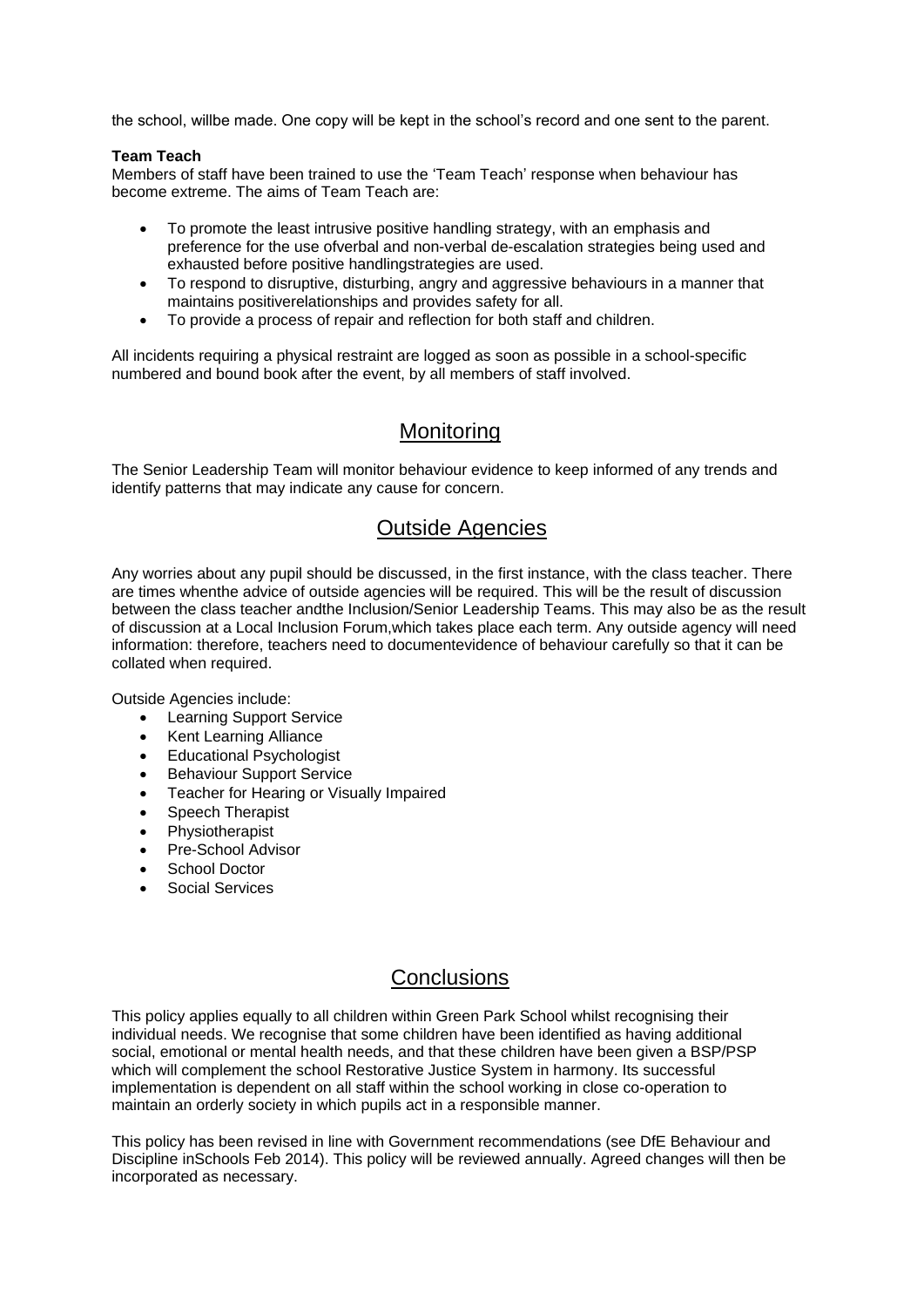Any Government changes to recommendations with regard to policies for behaviour will be implemented at thenext policy review.

Reviewed May 2020 (RG)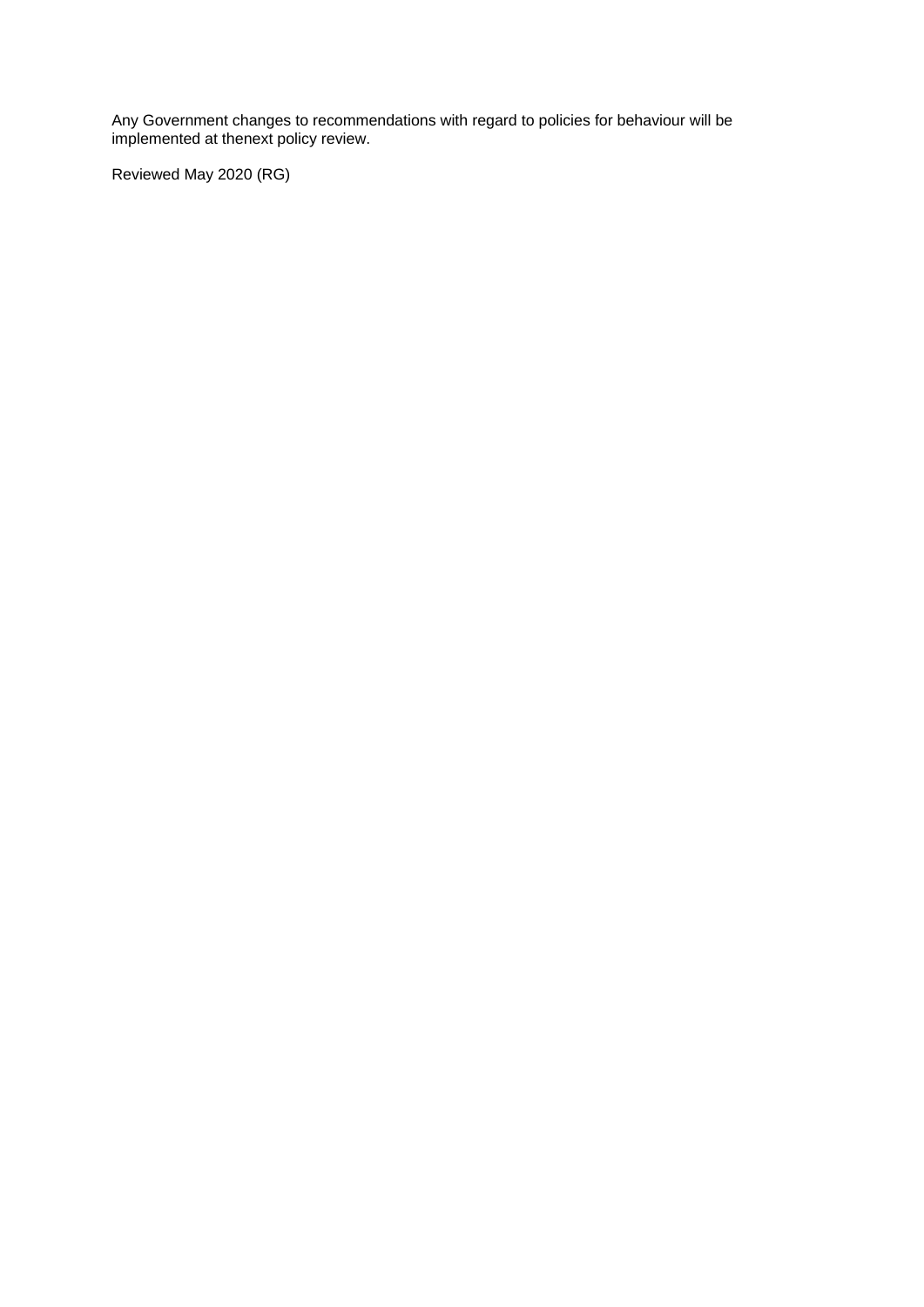## Appendix 1- Restorative Justice System

#### **What does the Restorative Justice system look like in class?**

Every class teacher has access to the Dojos of all of the children they teach. Single points are awarded to children throughout the day to praise their positive behaviour, linked to the school values.

 $\overline{a}$   $\overline{a}$ n A ۵ G  $\pi$ </del> **LAURA** OLLY **RAJ 177Y CHARLIE RESILIENCE I FADERSHIP ORGANISATION INITIATIVE COMMUNICATION** Facilitating a Handing Sharing an idea Persevering Helping your discussion homework in with a difficult partner Showing good Accepting on time task Having a great listening skills responsibility Embracing a Explaining Reading at idea Making a home challenge Helping something to a decision Following of Adapting to a around the peer instructions new situation classroom Giving clear Having full PE Creating your instructions kit own extension Asking for help Having Forest Showing when needed School clothes kindness

Examples of what Dojo points could be awarded for:

The points accumulate over every term, however rewards are given to the children during the term when they reach certain point milestones or when they have received the most points in their class in a week. The child who has received the most points overall in the term from

each class – for one or all of the LORIC strands - receives an invite to a Dojo party.

On display in each class is also a vertical chart. This is a visual representation of warnings about behaviour. For the chart, pupils start each week with their name on the green circle (expected behaviour) and can move downwards onto the yellow circle (warning 1), the amber circle (warning 2) and finally the red circle (unacceptable behaviour). If a child tries to repair their behaviour, they move their name back up. Every day, the pupils start their day on the green circle – a fresh start.

When a child moves their name to warning 2, the child may need to be moved within the class (possibly to sit on their own). If the child moves their name again, they will need to be sent to another classroom. The child should be sent with a red slip and work, preferably accompanied by an adult, which states the short period of time this is for. The child should then return to class and be given an opportunity to rejoin the lesson. For every positive reparatory action, they move their name up. If the child continues their disruptive behaviour, they are to be sent to the leader of learning, with

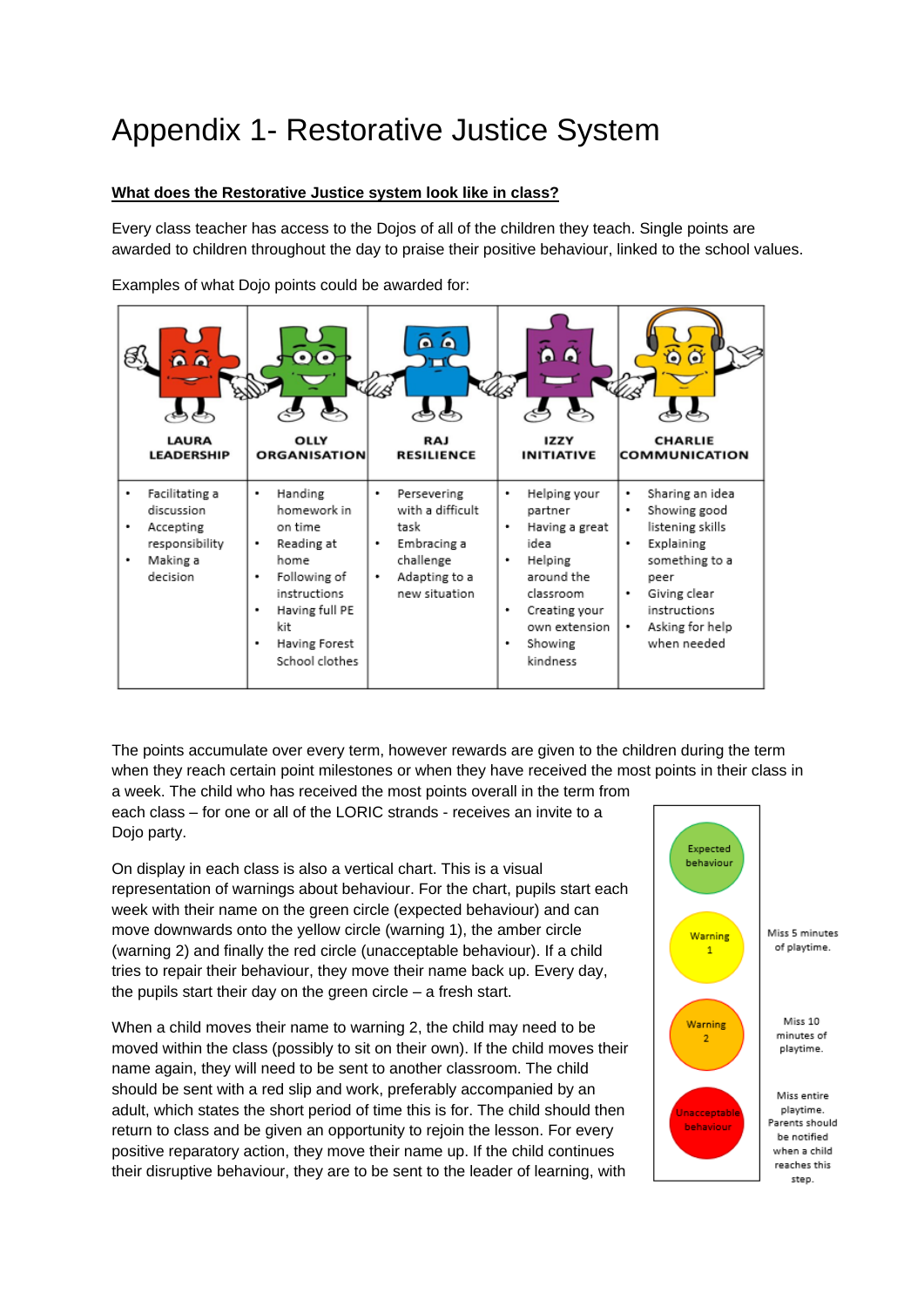another red slip. If the child continues their negative behaviour, they will be taken to the headteacher with both previous red slips.

If pupils finish a day on the red circle, the parents will be notified of their child's behaviour – either in person or by phone. The headteacher will also be notified, as the accompanying red slip will be sent to him at the end of the day. Also at this stage, before the child goes home, the class teacher will hold a meeting with the child where the Restorative Justice questions will be used to help the child reflect upon their behaviour. On occasion, it may be more appropriate to postpone this until the following day.

#### **Restorative Justice Guidance for Staff**

#### **The three principles of Fair Process**

- 1. Engagement–involving all participants in the process.
- 2. Explanation–shared understanding.
- 3. Expectation Clarity –clear vision for the future.

#### **Restorative Questions**

- 1. To respond to challenging behaviour
	- What happened?
	- What were you thinking about at the time?
	- Who has been affected by what you did?
	- What do you think you need to do to make things right?
	- Can you please finish this sentence: 'I got cross because...'
- 2. To help those harmed by others actions:
	- What did you think when you realized what had happened?
	- What have your thoughts been since?
	- How has this affected you and others?
	- What has been the hardest thing for you?
	- What do you think needs to happen to make things right?

#### **Further guidance for staff**

At Green Park School we believe it is best to do things WITH PEOPLE. Wherever possible you should use fair process, and our responses to challenging behaviour should involve building relationships and repairing harm. It is our aim that our community follows this Restorative Justice / Behaviour framework.

Listed below are some examples of effective statements and questions which all staff can use with pupils:

**Statements** 

I was very disappointed when you did that to John. I am upset and angry by what has just happened. I feel that all the work I have done has been wasted through your actions.

I feel that (describe action) was very disrespectful. I feel disrespected and angry when you ignore me. I am sorry that I misunderstood the situation ………… I feel really proud of you when I heard ………… I feel really pleased and encouraged that you made the right choice.

I respected your honesty and thank you. I want to thank you for your cooperation.

#### **Questions**

What happened? – followed by:

What were you thinking about when you did that? How did you actions affect …………………? How do you think ……………………… felt about what you did?